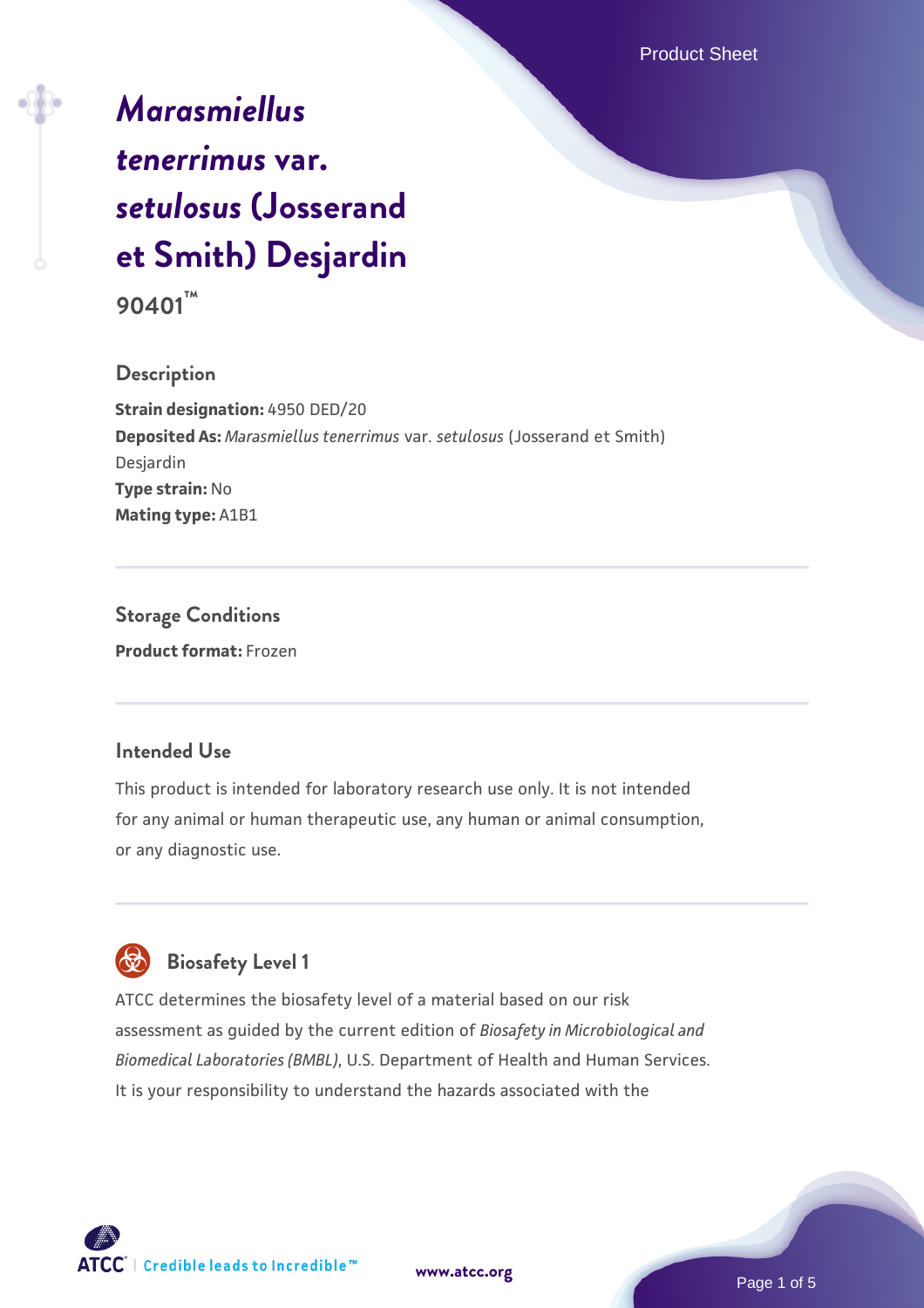#### **90401**

material per your organization's policies and procedures as well as any other applicable regulations as enforced by your local or national agencies.

ATCC highly recommends that appropriate personal protective equipment is always used when handling vials. For cultures that require storage in liquid nitrogen, it is important to note that some vials may leak when submersed in liquid nitrogen and will slowly fill with liquid nitrogen. Upon thawing, the conversion of the liquid nitrogen back to its gas phase may result in the vial exploding or blowing off its cap with dangerous force creating flying debris. Unless necessary, ATCC recommends that these cultures be stored in the vapor phase of liquid nitrogen rather than submersed in liquid nitrogen.

## **Certificate of Analysis**

For batch-specific test results, refer to the applicable certificate of analysis that can be found at www.atcc.org.

#### **Growth Conditions**

**Medium:**  [ATCC Medium 336: Potato dextrose agar \(PDA\)](https://www.atcc.org/-/media/product-assets/documents/microbial-media-formulations/3/3/6/atcc-medium-336.pdf?rev=d9160ad44d934cd8b65175461abbf3b9) **Temperature:** 24°C

## **Material Citation**

If use of this material results in a scientific publication, please cite the material in the following manner: *Marasmiellus tenerrimus* var. *setulosus* (Josserand et Smith) Desjardin (ATCC 90401)

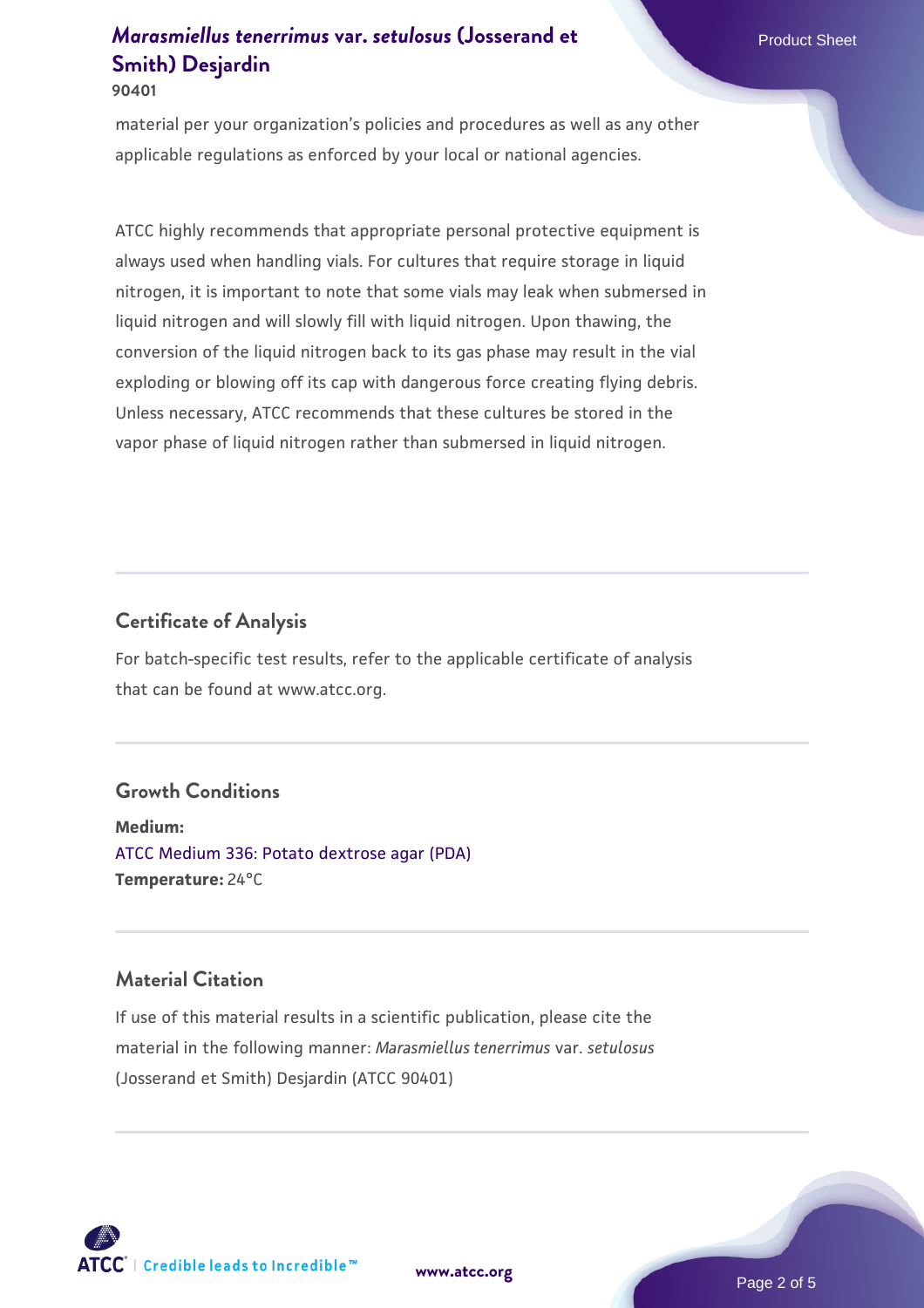**90401**

## **References**

References and other information relating to this material are available at www.atcc.org.

## **Warranty**

The product is provided 'AS IS' and the viability of ATCC® products is warranted for 30 days from the date of shipment, provided that the customer has stored and handled the product according to the information included on the product information sheet, website, and Certificate of Analysis. For living cultures, ATCC lists the media formulation and reagents that have been found to be effective for the product. While other unspecified media and reagents may also produce satisfactory results, a change in the ATCC and/or depositor-recommended protocols may affect the recovery, growth, and/or function of the product. If an alternative medium formulation or reagent is used, the ATCC warranty for viability is no longer valid. Except as expressly set forth herein, no other warranties of any kind are provided, express or implied, including, but not limited to, any implied warranties of merchantability, fitness for a particular purpose, manufacture according to cGMP standards, typicality, safety, accuracy, and/or noninfringement.

## **Disclaimers**

This product is intended for laboratory research use only. It is not intended for any animal or human therapeutic use, any human or animal consumption, or any diagnostic use. Any proposed commercial use is prohibited without a license from ATCC.

While ATCC uses reasonable efforts to include accurate and up-to-date information on this product sheet, ATCC makes no warranties or representations as to its accuracy. Citations from scientific literature and

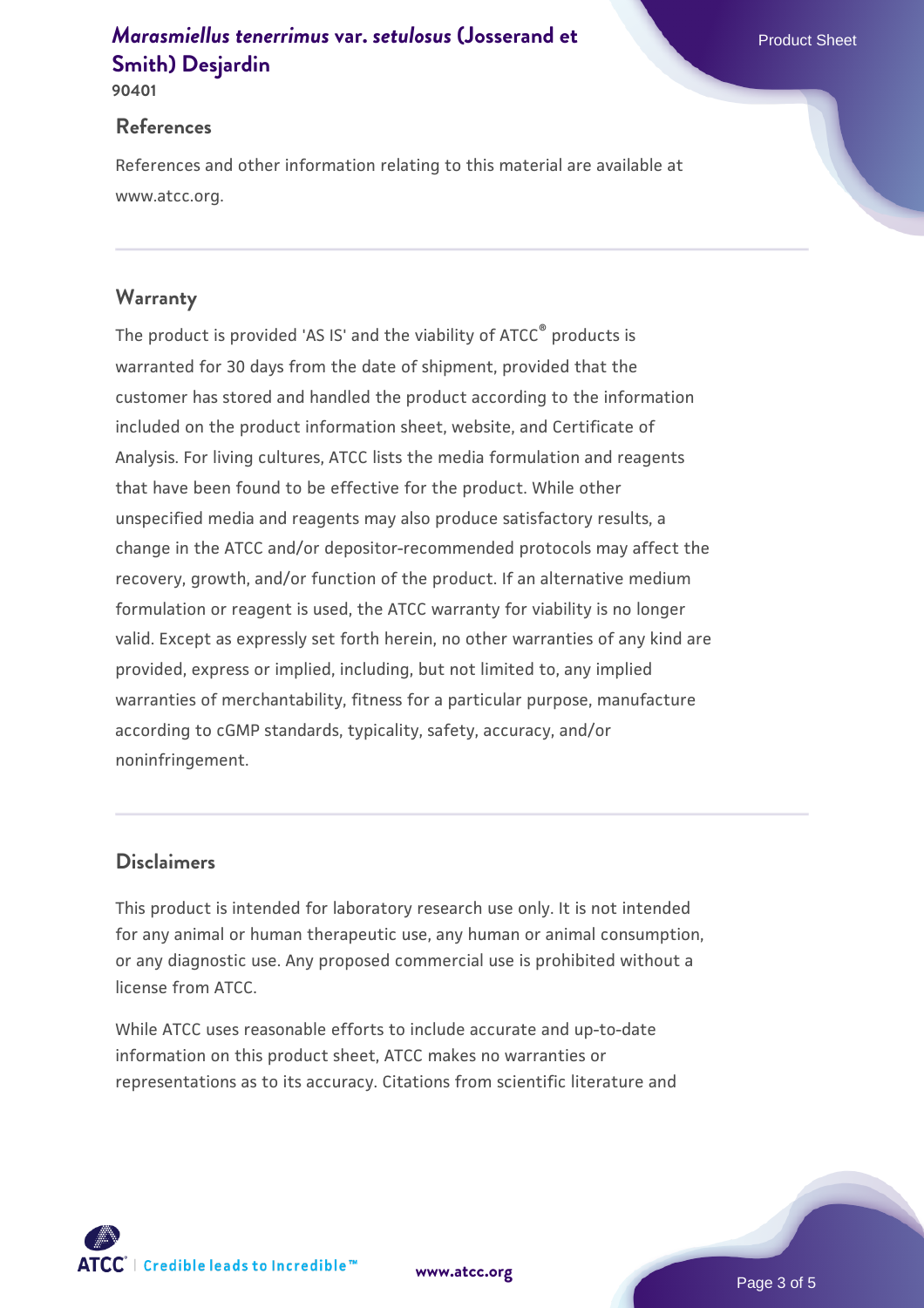**90401**

patents are provided for informational purposes only. ATCC does not warrant that such information has been confirmed to be accurate or complete and the customer bears the sole responsibility of confirming the accuracy and completeness of any such information.

This product is sent on the condition that the customer is responsible for and assumes all risk and responsibility in connection with the receipt, handling, storage, disposal, and use of the ATCC product including without limitation taking all appropriate safety and handling precautions to minimize health or environmental risk. As a condition of receiving the material, the customer agrees that any activity undertaken with the ATCC product and any progeny or modifications will be conducted in compliance with all applicable laws, regulations, and guidelines. This product is provided 'AS IS' with no representations or warranties whatsoever except as expressly set forth herein and in no event shall ATCC, its parents, subsidiaries, directors, officers, agents, employees, assigns, successors, and affiliates be liable for indirect, special, incidental, or consequential damages of any kind in connection with or arising out of the customer's use of the product. While reasonable effort is made to ensure authenticity and reliability of materials on deposit, ATCC is not liable for damages arising from the misidentification or misrepresentation of such materials.

Please see the material transfer agreement (MTA) for further details regarding the use of this product. The MTA is available at www.atcc.org.

## **Copyright and Trademark Information**

© ATCC 2021. All rights reserved. ATCC is a registered trademark of the American Type Culture Collection.

## **Revision**

This information on this document was last updated on 2021-05-19



**[www.atcc.org](http://www.atcc.org)**

Page 4 of 5